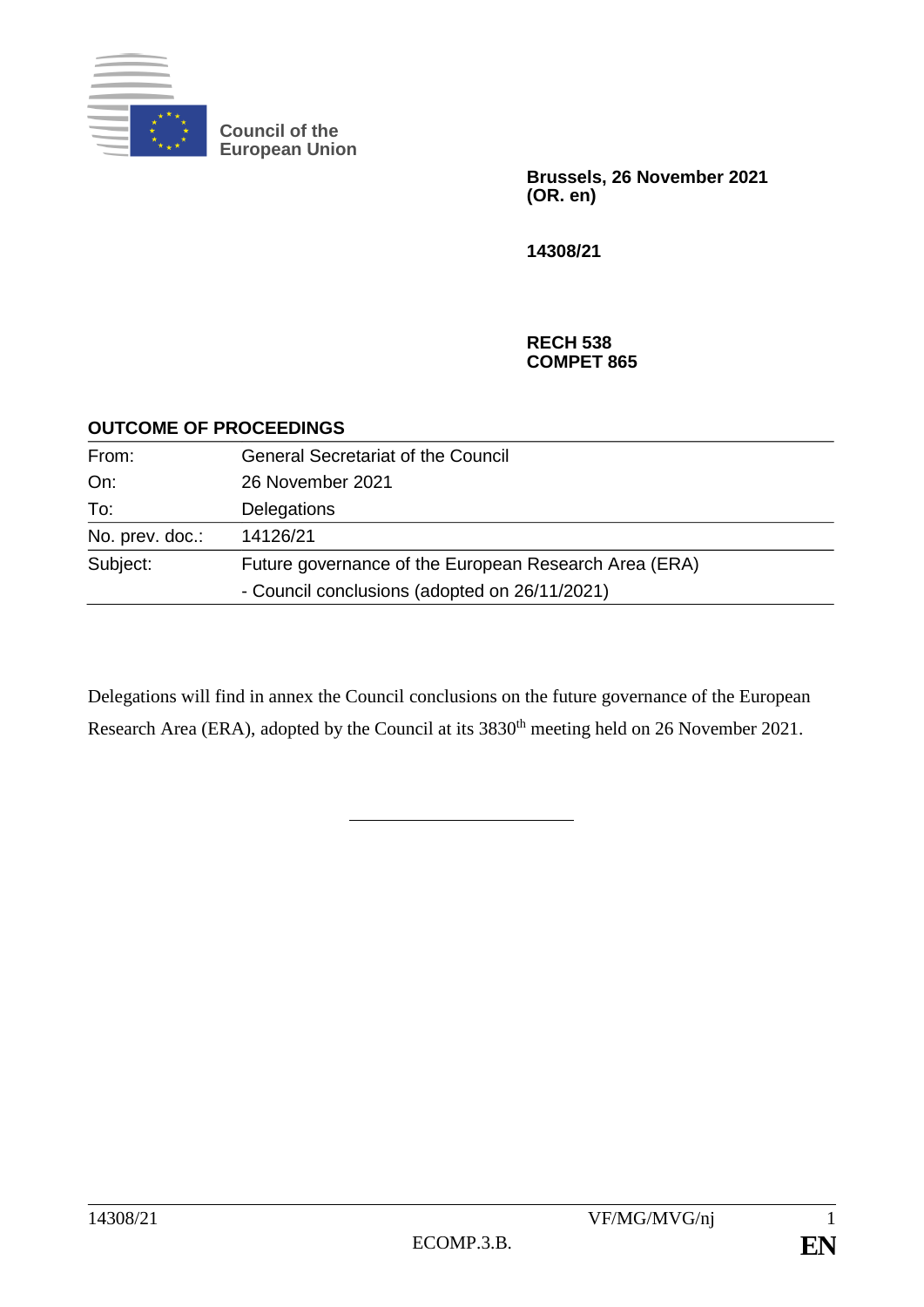#### **COUNCIL CONCLUSIONS**

#### **ON THE FUTURE GOVERNANCE OF THE EUROPEAN RESEARCH AREA (ERA)**

#### THE COUNCIL OF THE EUROPEAN UNION

#### **RECALLING**

- its conclusions of December 2015 on the 'Review of the European Research Area advisory structure<sup>-1</sup> which reiterated the importance of a well-functioning advisory structure to ensure the coherent and effective implementation of the ERA;
- the ERAC report of December 2020 on 'The 2019 Action Plan for the Advisory Structure of the European Research Area<sup>2</sup> and its lessons learned and the ERAC opinion of December 2019 on the future of the  $ERA<sup>3</sup>$ ;
- its conclusions of December 2020 on the 'New European Research Area'<sup>4</sup> which is defined as a researchers-centred, value-based, excellence as well as impact-driven area, in which researchers, knowledge and technology are supported and can circulate freely and calls on the Commission and the Member States to develop in 2021 an ERA Policy Agenda and a multilevel governance model to deliver on the 'New ERA', taking into consideration the governance-related elements in the Commission communication of September 2020 on 'A new ERA for research and innovation'<sup>5</sup>;

1

**<sup>1</sup>** 14875/15.

<sup>&</sup>lt;sup>2</sup> ERAC 1212/20.

 $\frac{3}{4}$  ERAC 1201/20.

 $\frac{4}{5}$  13567/20.

 $11400/20 + ADD1$ .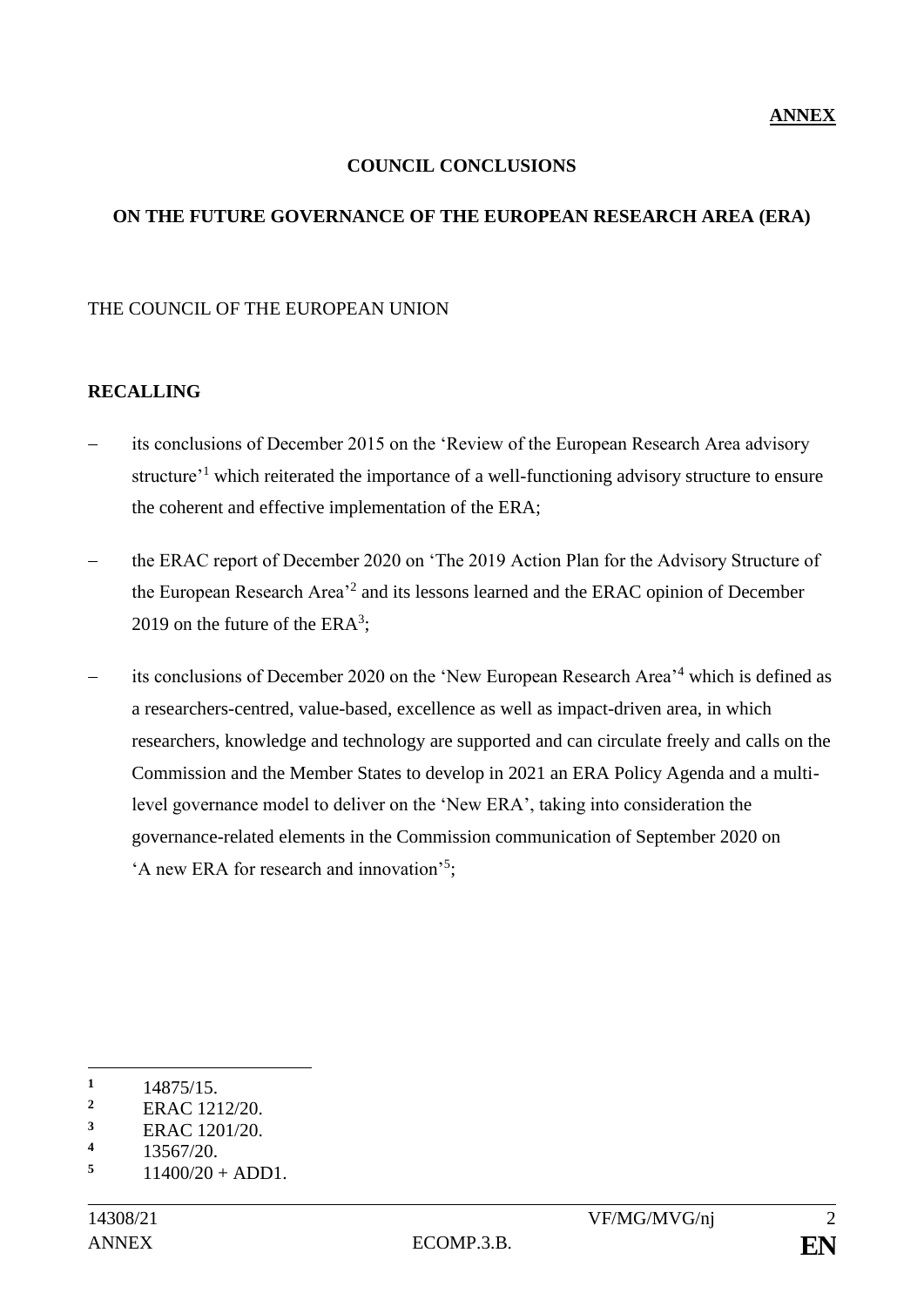#### **NEW ERA GOVERNANCE CONTEXT**

- 1. RECOGNISES the need to revise and reform the governance framework for the ERA, in order to reflect the changed policy environment affecting research and innovation (R&I), to foster the investments and reforms needed to secure our scientific leadership and the need to leverage more effectively the potential of R&I for society and the economy;
- 2. ACKNOWLEDGES the wider societal recognition and increased expectation of the role of R&I and its exploitation in addressing present and future societal, environmental and economic challenges induced, *inter alia*, by COVID-19 and climate change, which also entails a need for a renewed, stronger and more coherent European R&I policy; REITERATES the continued importance of basic, curiosity-driven science and INVITES the Member States and the Commission to strike a balance between 'mission-oriented' and 'curiosity-driven' public R&I investments as a prerequisite to achieving the new ERA;
- 3. ACKNOWLEDGES that the attainment of the objectives and targets defined within the ERA requires foresight analysis and prioritisation of R&I policy initiatives, increased political ownership and a more effective translation into action through coordination at Union, national and regional level;
- 4. CONSIDERS the special partnership between the Union and associated countries, as well as cooperation with stakeholders in the implementation of the ERA to be important; AGREES with a case by case approach for the involvement of associated countries and stakeholders in the governance bodies taking into account their respective roles in the implementation of the ERA, as well as that of relevant third countries; and REITERATES that cooperation with third countries should be based on shared fundamental values and principles, including a balanced reciprocity and respect for academic freedom;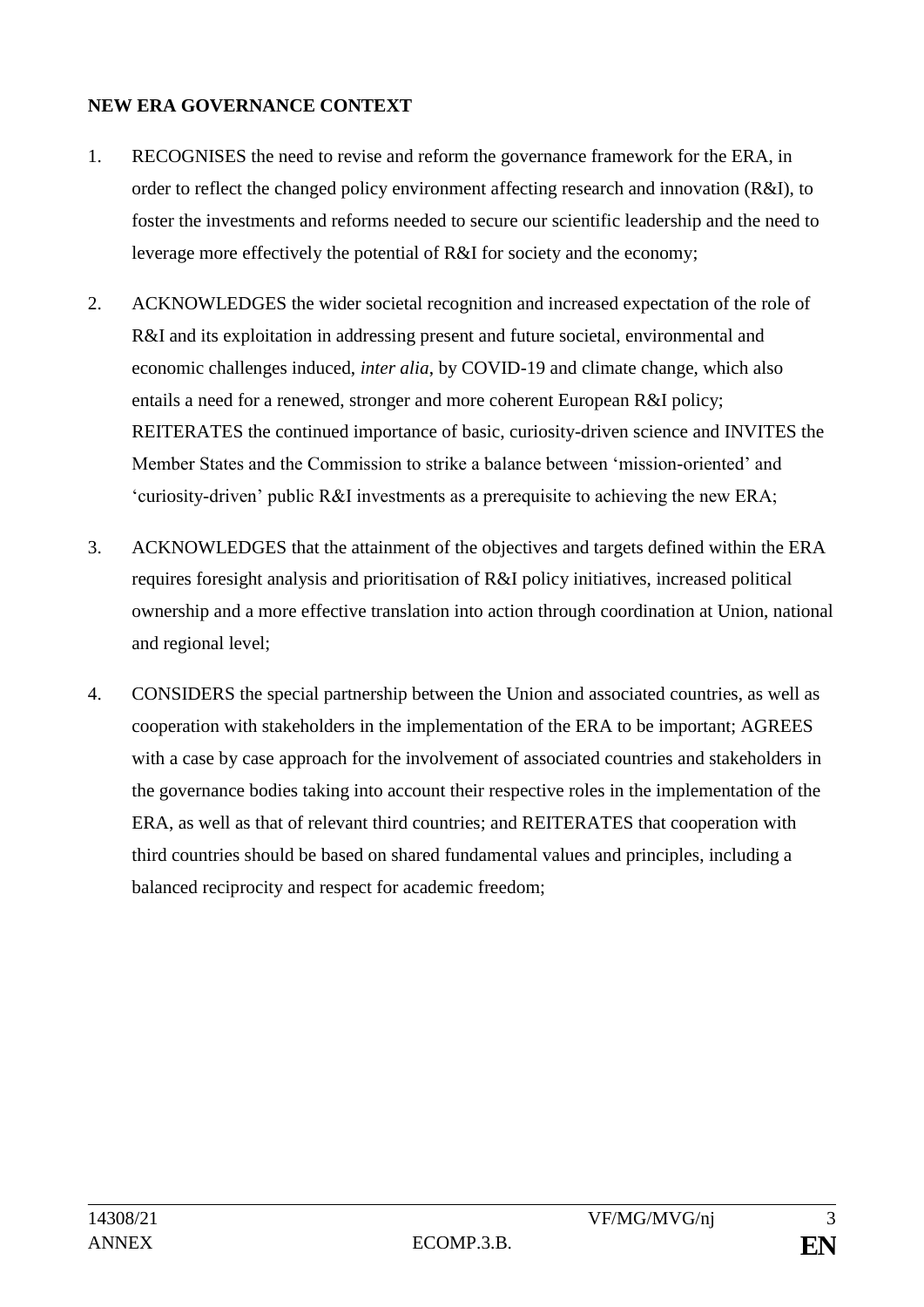- 5. UNDERSCORES the cross-sectoral dimensions of the ERA policy as essential characteristics for its governance, requiring shared ownership and directionality of policy actions; EMPHASISES that R&I is at the core of the green transition, digital transformation and other cross-sectoral policy goals, and should contribute to the design and implementation of relevant policies, for which improved coordination interfaces and knowledge exchanges at the EU and national levels with such sectoral policies are required;
- 6. STRESSES the role that the Recovery and Resilience Plans, the Union R&I Framework Programme and Cohesion policy instruments can have in supporting the new ERA;
- 7. RECALLS the importance of mainstreaming gender equality in the design, implementation and monitoring of R&I policies and TAKES NOTE of the contribution of the Ljubljana Declaration on Gender Equality in R&I to the ERA Action in this area;

#### **RENEWED ERA GOVERNANCE AND POLICY SETTING**

- 8. HIGHLIGHTS that the new ERA and its priorities require a comprehensive redesign of the current ERA governance, with a view to rationalising resources and strengthening its capacity for effective implementation while respecting the inter-institutional balance, the principle of subsidiarity and the respective competences in the field of R&I; ACKNOWLEDGES that the new ERA governance should be shaped *inter alia* by:
	- a. the Pact for Research & Innovation in Europe (Pact for R&I) setting out the fundamental R&I values and principles for the new ERA, the priority areas for ERA actions and the policy coordination mechanisms;
	- b. the ERA Policy Agenda, designed to contribute to the priority areas from the Pact for R&I, setting out the voluntary ERA actions which are defined and coordinated at Union level in order to attain agreed outcomes;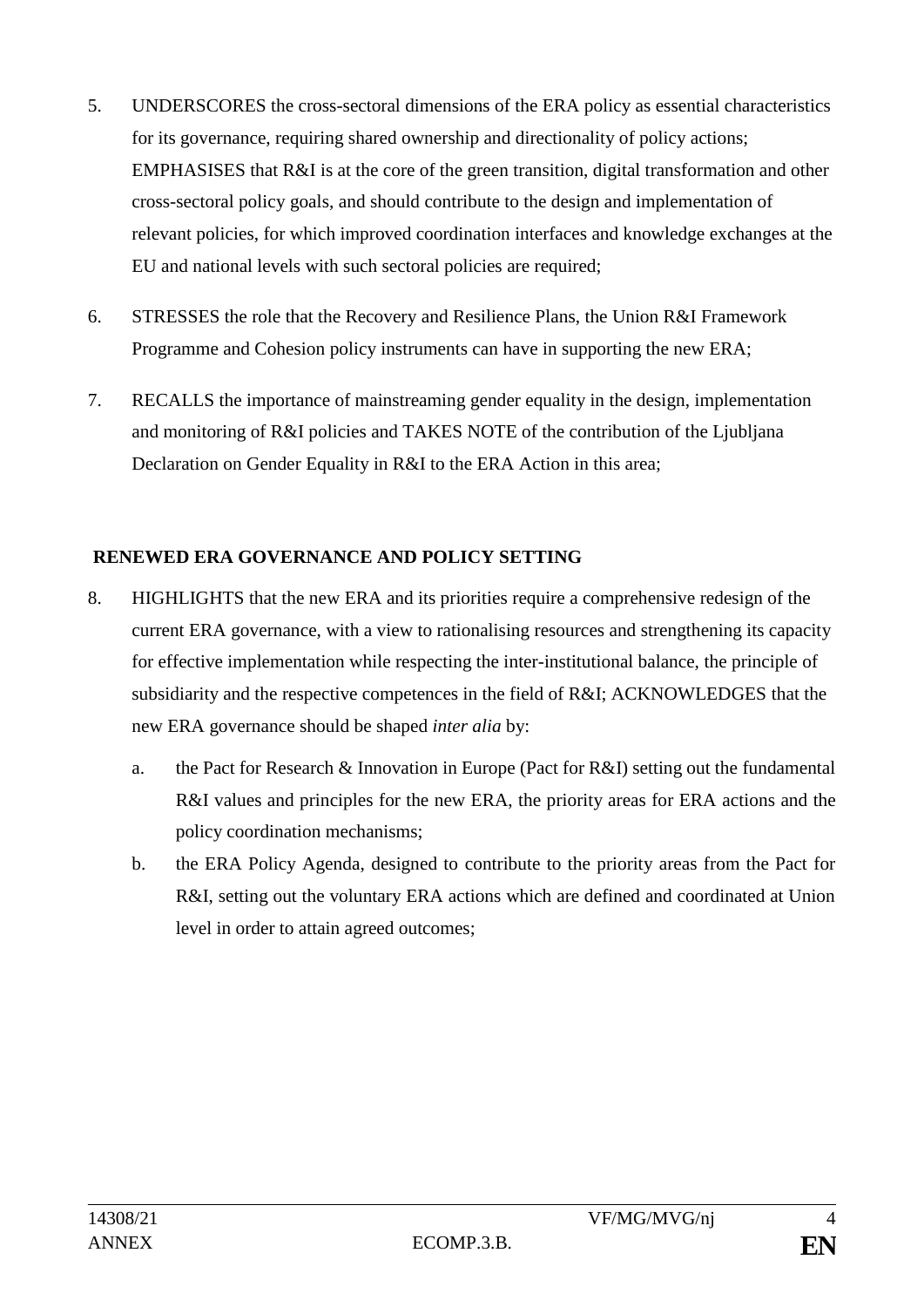#### **ERA Policy Agenda and ERA actions**

- 9. UNDERLINES that achieving the new ERA requires an ERA Policy Agenda that ensures the commitment of all relevant actors, embraces the diversity of national and regional policy environments and employs a tailor-made and voluntary approach. It is to be approved by the Council, every three years, while acknowledging the longer-term nature of some actions;
- 10. The ERA actions are identified in the ERA policy agenda with a view to ensuring impact, credibility and effectiveness of the new ERA, and their actual implementation should aim at fulfilling the following criteria:
	- Relevance: address at least one of the priority areas identified in the Council recommendation on a Pact for R&I and ensure clear added value of joint action;
	- Viability: clearly set out their objective, timing, milestones, actors, and funding as well as anticipated contribution to realisation of ERA;
	- Commitment: secure the commitment of at least half of Union Member States representing a critical mass in order to ensure a broad political support and to provide opportunities beyond the participating States to benefit all Member States;
- 11. AGREES on the common ERA Policy Agenda for 2022-2024 as presented in the Annex, CONSIDERS it a dynamic document that may be subject to adjustments by the Council throughout its duration, and CALLS FOR its implementation by the Commission and the Member States, in cooperation with associated countries, stakeholders and relevant third countries where applicable;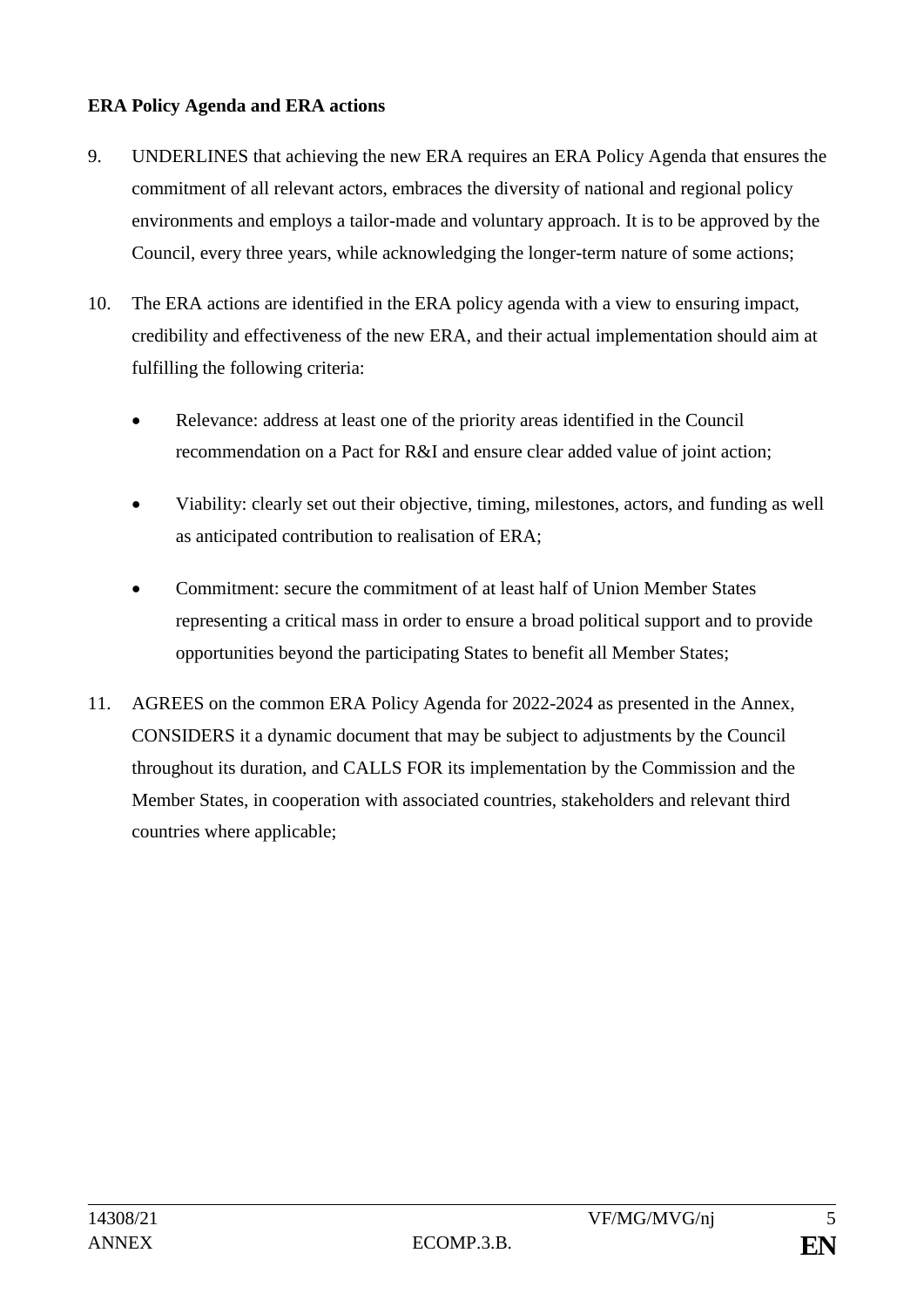12. INVITES the Commission to provide explanatory documents for each ERA action set out in the Annex and, on this basis, INVITES ERAC to provide its views on the ERA Policy Agenda by April 2022, in order to facilitate Member States and where applicable associated countries to identify within the first semester 2022 the ERA actions in which they wish to participate; CALLS ON Member States and INVITES associated countries to provide information on their take-up at national level; STRESSES that it is up to each Member State and associated country to define how the ERA Actions in which they choose to participate should be addressed at national level; INVITES Member States and associated countries to determine the optimal national process for providing information in the ERA policy online platform on the measures, including potential reforms or investments, relevant for the chosen ERA Actions and for the ERA priorities, including those reflected in the chosen national policy vehicles such as strategies, National Action Plans or Roadmaps where available;

#### **Governance architecture of ERA**

13. AGREES that the Council's decision-making and policy-guiding role within the ERA governance includes notably the approval of long-term guidance in the form of the Council Recommendation on a Pact for R&I in Europe, of mid-term priorities in the form of the ERA Policy Agenda, both based in principle upon initiatives of the Commission, and of their revision in response to the mid-term assessment of the ERA Policy Agenda and to the assessment of the Pact for R&I in Europe respectively; CALLS UPON the Commission to update the Council regularly, including through its preparatory bodies, on the work carried out by the ERA Forum; RECALLS the Council's role in providing additional political guidance at any time with initiatives such as Council Conclusions and Council Resolutions on any ERA and R&I related issues;

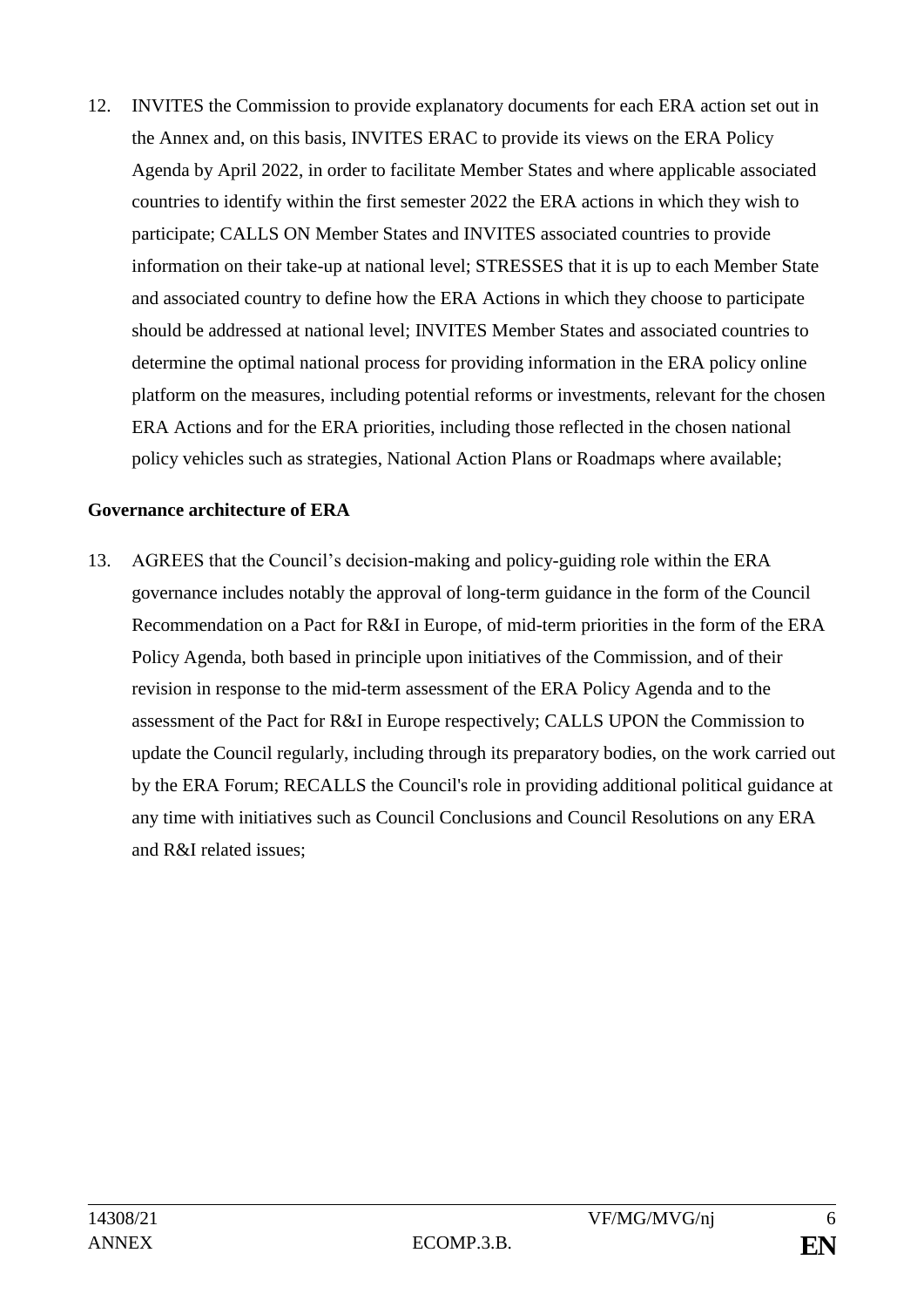- 14. INVITES the Presidencies of the Council to consider organising ERA ministerial conferences to inform the evolution of the ERA, building on the work of relevant ERA governance bodies where appropriate<sup>6</sup>;
- 15. REAFFIRMS the European Research Area and Innovation Committee (ERAC) as the highlevel strategic policy joint advisory committee, providing early advice to the Council, the Commission and the Member States on strategic R&I policy issues; RECOGNISES the need to assign to ERAC a mandate which will enable it to advise on the strategic direction of European and national R&I policy; RECOMMENDS that the revised mandate should include *inter alia* elements to:
	- advise on strategic policy orientations and future trends that require the refinement of Union and national, including regional, R&I policies, including on the current and the next Union R&I Framework Programme and other relevant R&I-driven Union initiatives;
	- initiate updates of the ERA Policy Agenda, by providing early strategic advice informed also by consideration of the progress made in the ongoing ERA Actions;
	- reflect and provide advice on new policy demands, which fulfil the ERA Policy Agenda criteria, throughout the implementation of the ERA Policy Agenda;
	- interact with governance and coordination structures at similar level in other relevant policy areas, such as higher education and industry;

<sup>&</sup>lt;u>.</u> 6 14989/18 and 13567/20.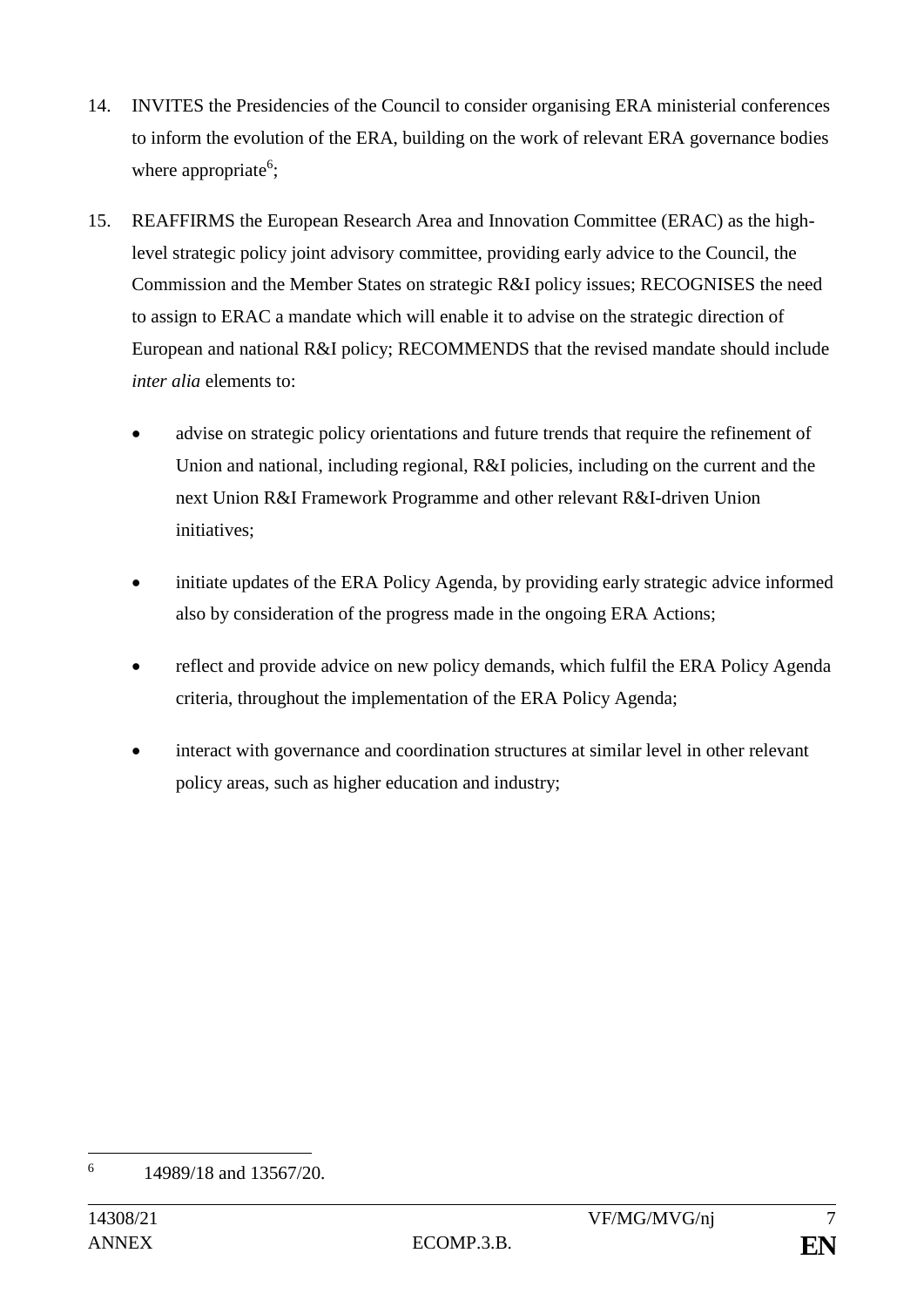- 16. RECOGNISES the role of the ERA Forum, including its possible sub-groups, as the body, established by the Commission, responsible for enhancing coordination towards the effective implementation of the ERA Policy Agenda, supporting the Commission and the Member States in the delivery of the ERA Actions; CONSIDERS that the ERA Forum should:
	- co-design and coordinate among the Commission and the Member States on the preparation of Commission's initiatives with regard to future updates of the ERA Policy Agenda and discuss alignment with other policies;
	- co-design and coordinate the implementation of the ERA actions among the Commission, Member States and, on a case by case basis, associated countries, stakeholders, as well as relevant third countries;
	- analyse the monitoring and evaluation of the implementation of the ERA Policy Agenda through the ERA Scoreboard and the information provided through the ERA policy platform, and contribute to the Commission's work in preparing a report to the Council;
	- act as a facilitator for the preparation of additional candidate ERA Actions in variable geometry, with support from the Union where appropriate, as well as for the exchange of best practices on national ERA policies and measures;

### **WAY FORWARD**

17. INVITES the Commission to establish, by the end of 2021, the ERA Forum; CONSIDERS that the co-chairing of the ERA Forum by the Commission and a Member State representative will result in enhanced ownership and more efficient implementation of the renewed ERA; similarly, its sub-groups may be chaired or co-chaired by the Commission and/or a Member State, or, subject to agreement in the ERA Forum, co-chaired by an associated country or stakeholders representative;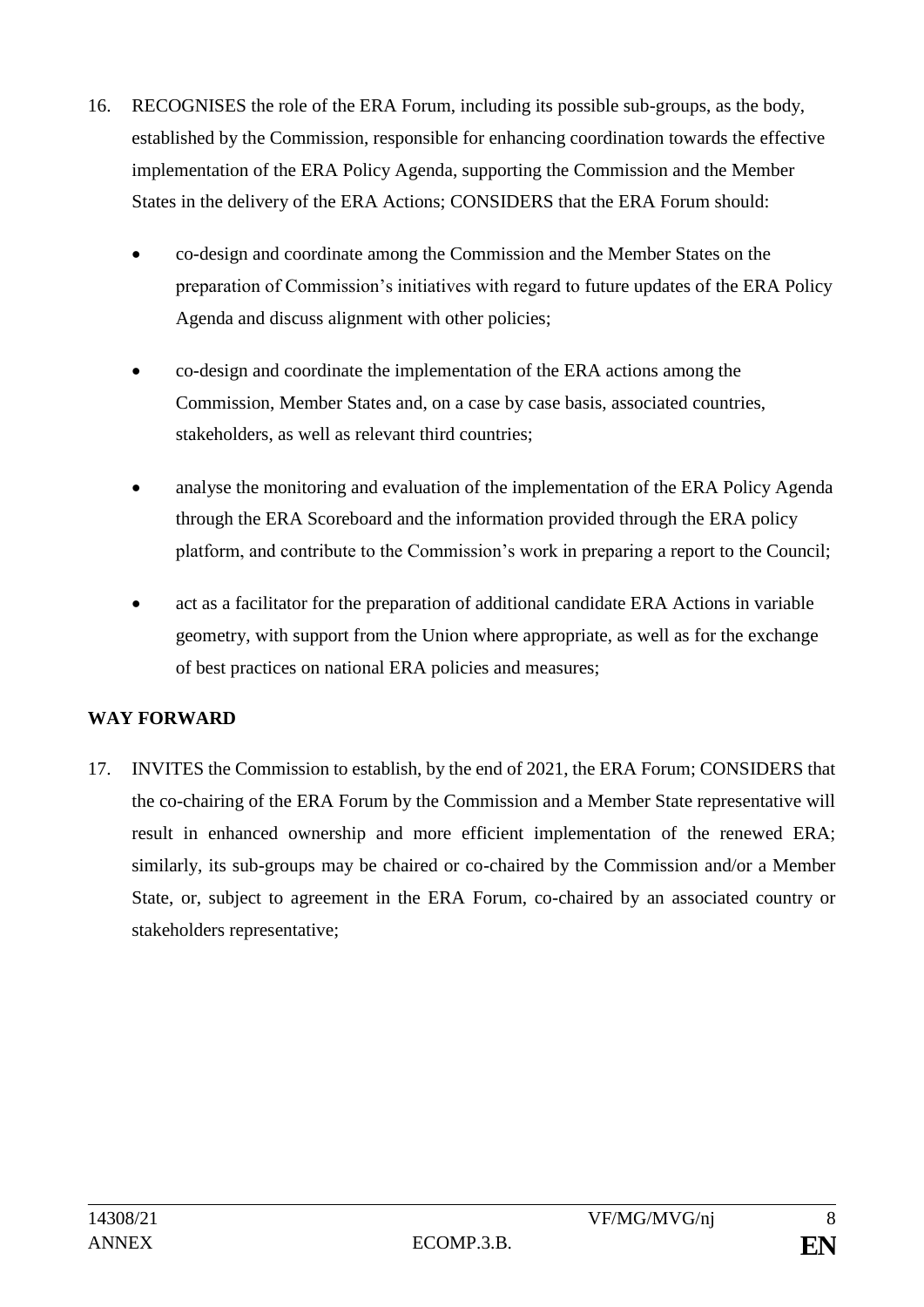- 18. INVITES the Commission to present to the Council by mid-2022 a monitoring and evaluation framework for the implementation of the ERA co-designed with the ERA Forum and to provide it with information on the progress of the implementation of the ERA Policy Agenda at midterm, on the basis of discussions carried out by the ERA Forum; RECALLS that ERAC may be called upon to provide advice on these initiatives at any time;
- 19. RECOMMENDS that participation at selected meetings of the ERA Forum or their specific agenda items when preparing the Commission's initiative on the ERA Policy Agenda should be limited to representatives of the Commission and the Member States, while consulting with the stakeholders and associated countries as well as relevant third countries;
- 20. PROPOSES that a Steering Committee is set up within the ERA Forum, consisting of the Commission, the incumbent and subsequent Council Trio Presidency, for preparing its meetings; RECOMMENDS that, on the basis of a proposal from the Steering Committee, the ERA Forum applies a consistent approach as far as possible to the involvement of associated countries, relevant third countries and stakeholders in its work;
- 21. CONSIDERS that stakeholders should be more systematically involved in the delivery of the ERA at Union and national levels; UNDERLINES that national stakeholder participation should be ensured at national level; with regard to the work of the ERA Forum and its possible sub-groups INVITES the Commission to foresee that the ERA Forum will: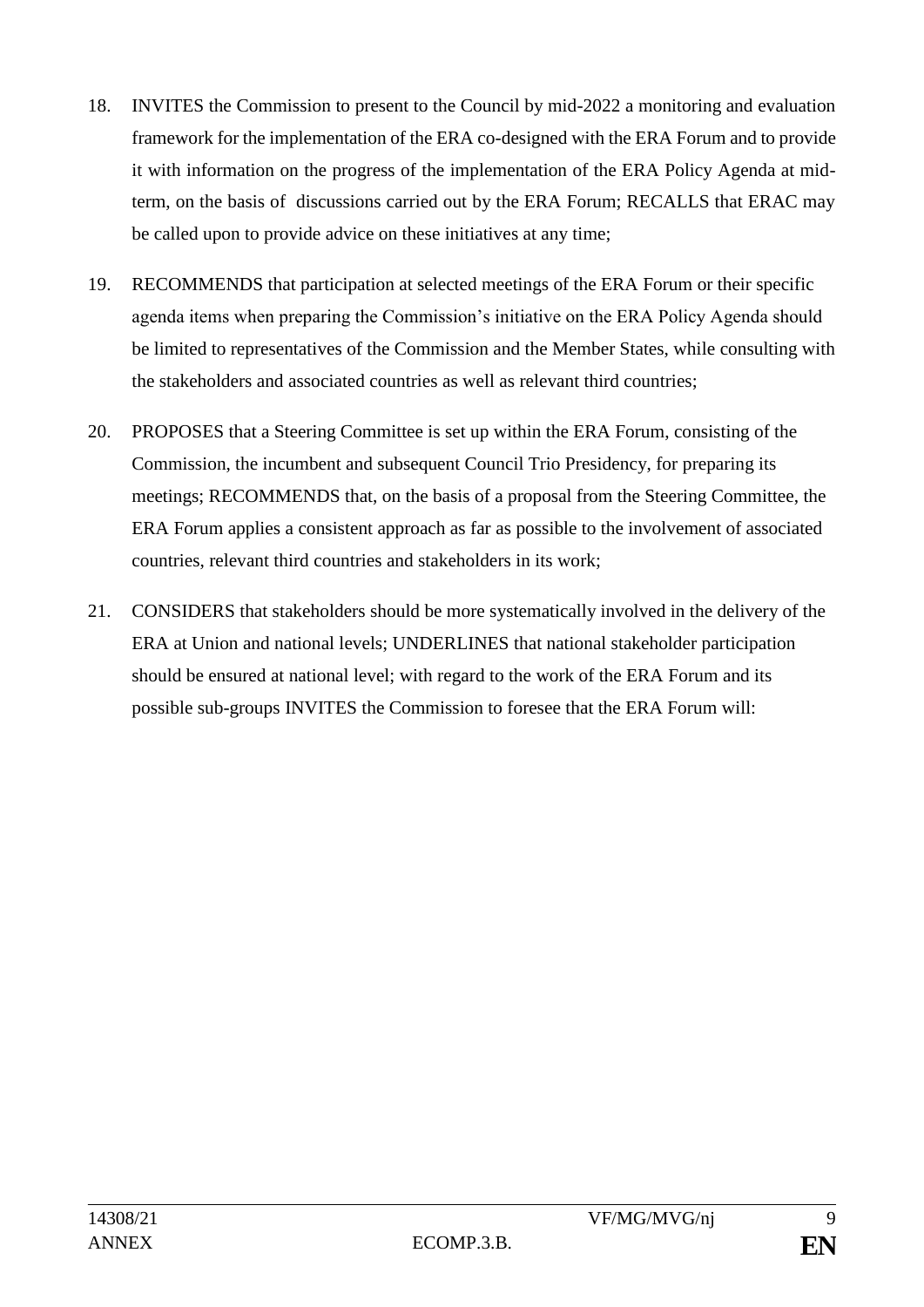- ensure representative involvement at its relevant meetings of EU-level umbrella organisations or other appropriate representative organisations relevant at EU level of the following seven types of stakeholders: universities and other higher education institutions, research and technology performing organisations, R&I-intensive businesses, including SMEs, individual researchers and innovators, including at earlyand middle stages of their carriers, research infrastructures, R&I-funding organisations and academies of sciences;
- set up an open, online, voluntary stakeholder register to increase transparency in the identification of the ERA stakeholders involved in the work of the ERA Forum and its possible sub-groups, taking into account respective thematic issues;
- take into consideration the institutional autonomy of public and private research organisations and higher education institutions when discussing the potential reforms of R&I policies at all relevant levels;
- 22. AGREES to review the ERAC mandate in order to reflect the new ERA governance, including limiting membership to Member States representatives with high executive level of responsibility for R&I policies; ACKNOWLEDGES the added value of the co-chairing of ERAC by the representatives of Member States and the Commission and SUGGESTS inviting associated countries as well as relevant third countries, external experts and stakeholders to relevant ERAC meetings for specific agenda topics; SUGGESTS representation of the incumbent and subsequent Council Trio Presidencies on the ERAC Steering Board, which selects and prepares topics for strategic discussions of ERAC, supported as necessary by ERAC ad-hoc task forces, and being informed by the work of the ERA Forum as appropriate;
- 23. CONSIDERS that the creation of time-limited, outcomes-focused and objectives-bound subgroups of the ERA Forum, when duly justified, should be the default approach for implementing ERA Actions;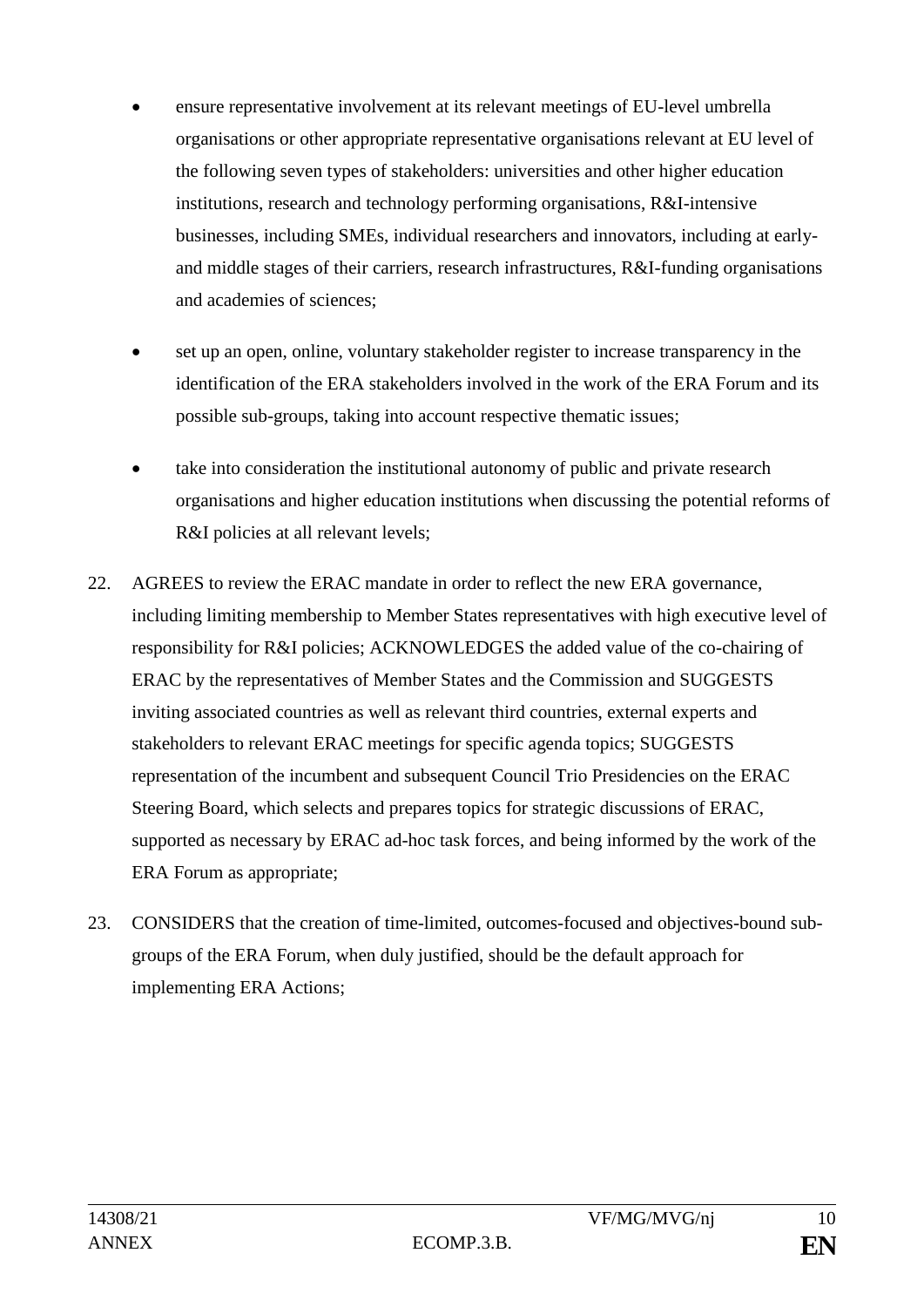- 24. SUGGESTS that for the coordination and implementation of R&I policy in the area of research infrastructures and R&I partnerships, permanent governance structures, the European Strategy Forum on Research Infrastructures (ESFRI), the Partnership Knowledge Hub and the European Open Science Cloud (EOSC) Steering Board continue their work as independent Commission Expert Groups and closely coordinate with and regularly inform the ERA Forum; STRESSES that these structures should take into account the renewed approach to ERA governance including the possibility of being chaired or co-chaired by representatives of the Commission and/or Member States;
- 25. UNDERLINES the integrating and structuring role of research infrastructures at all levels, including e-infrastructures, in the European knowledge and innovation ecosystem, ENDORSES the ESFRI Roadmap adopted in 2021, WELCOMES the ongoing assessment of the European Research Infrastructure Consortium (ERIC) legal framework and REITERATES its invitation to the Commission to submit the next ERIC implementation report by 2022;
- 26. AGREES that the existing ERA-related groups: the ERAC dedicated configurations GPC (High Level Group on Joint Programming), SFIC (the Strategic Forum for International Scientific and Technological Cooperation) and the Standing Working Groups on Human Resources and Mobility, on Gender in Research and Innovation and on Open Science and Innovation are discontinued as groups under the remit of the Council; RECOMMENDS that their work is taken into account and, if so decided within the ERA Forum, continued within the ERA Forum, to the extent where it contributes to the implementation of the new ERA Policy Agenda;
- 27. ACKNOWLEDGING the new global approach to R&I as set out in the Council conclusions on 'the Global approach to Research and Innovation – Europe's strategy for international cooperation in a changing world', RECOMMENDS setting up a standing sub-group of the ERA Forum, co-chaired by Member States and the Commission, to take into account and continue the work done by SFIC;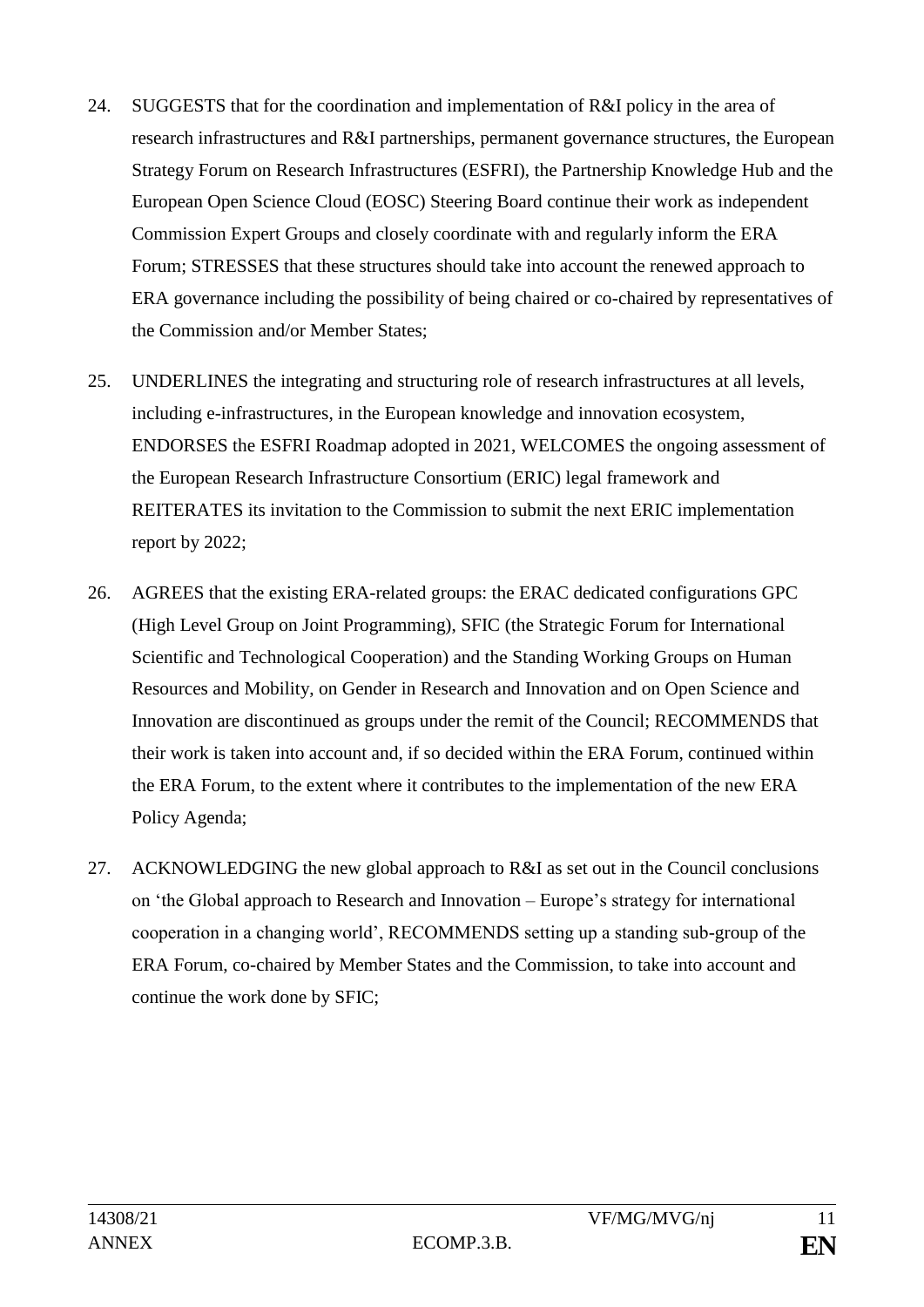28. INVITES Member States, associated and other relevant third countries to ensure appropriate resources for implementation, monitoring and evaluation of ERA actions and priorities at national and/or regional level; URGES the Commission to endeavour to reduce bureaucracy and the administrative burden when implementing the online policy platform and conducting bilateral dialogues between the Member States and the Commission.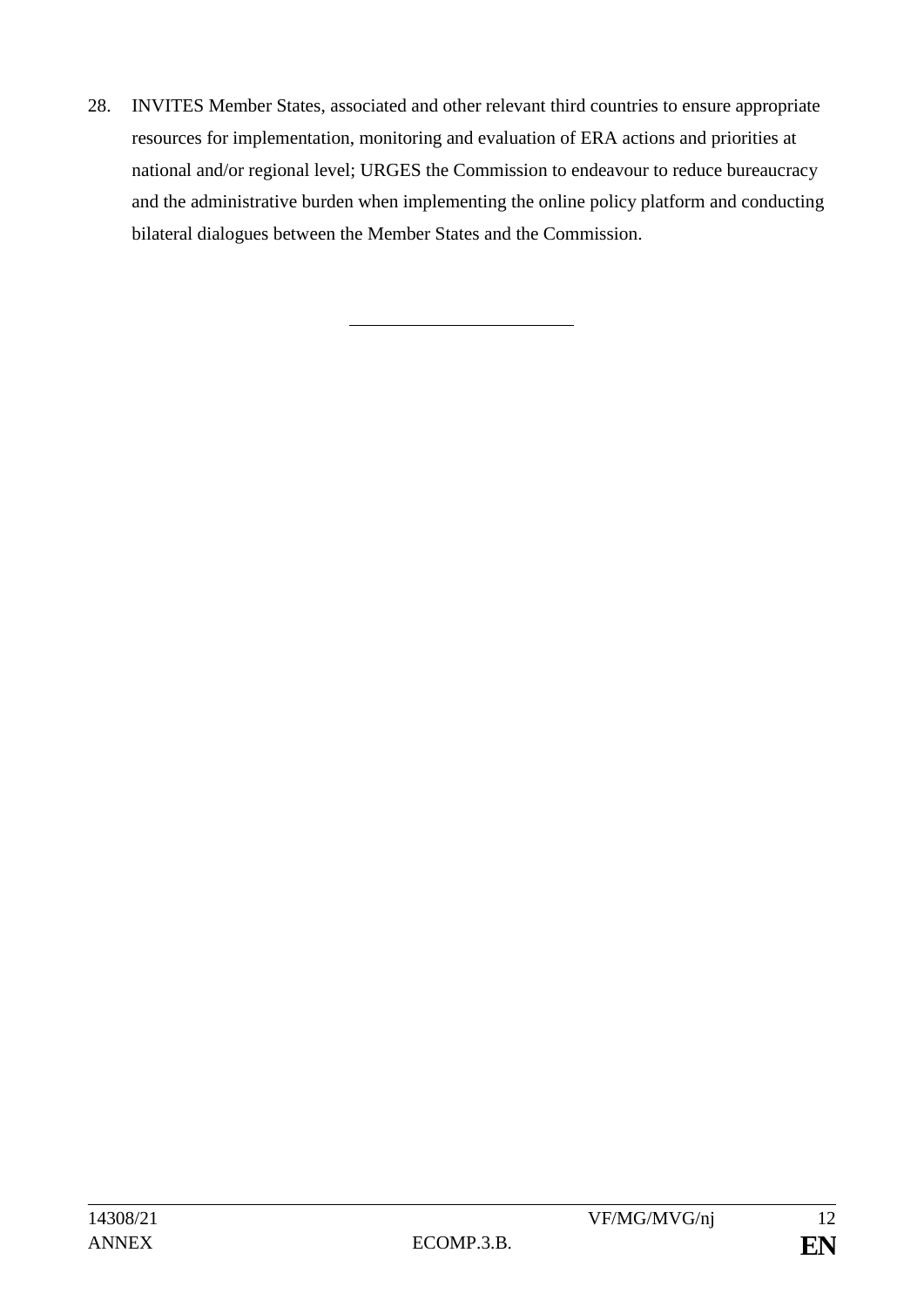#### **ANNEX to the ANNEX**

#### **ERA POLICY AGENDA 2022-2024**

This ERA Policy Agenda sets out a catalogue of voluntary ERA actions for the period 2022-2024 to contribute to the priority areas defined in the Council Recommendation on a Pact for Research and Innovation in Europe. It is a first step to addressing comprehensively the priority areas set out in the Pact. Member States and associated countries are invited to identify in which actions they wish to participate and to determine how these actions should be addressed at national level. Subsequent editions of the ERA Policy Agenda will further complement these actions in the long term.

It draws mainly on the Commission's Communication 'A new ERA for Research and Innovation' and on the Council conclusions of December 2020 on the 'New European Research Area', of May 2021 on 'Deepening the ERA: Providing researchers with attractive and sustainable careers and working conditions and making brain circulation a reality' and of September 2021 on the 'Global approach to Research and Innovation'.

The following ERA actions are ordered according to the priority areas in the Pact for Research and Innovation: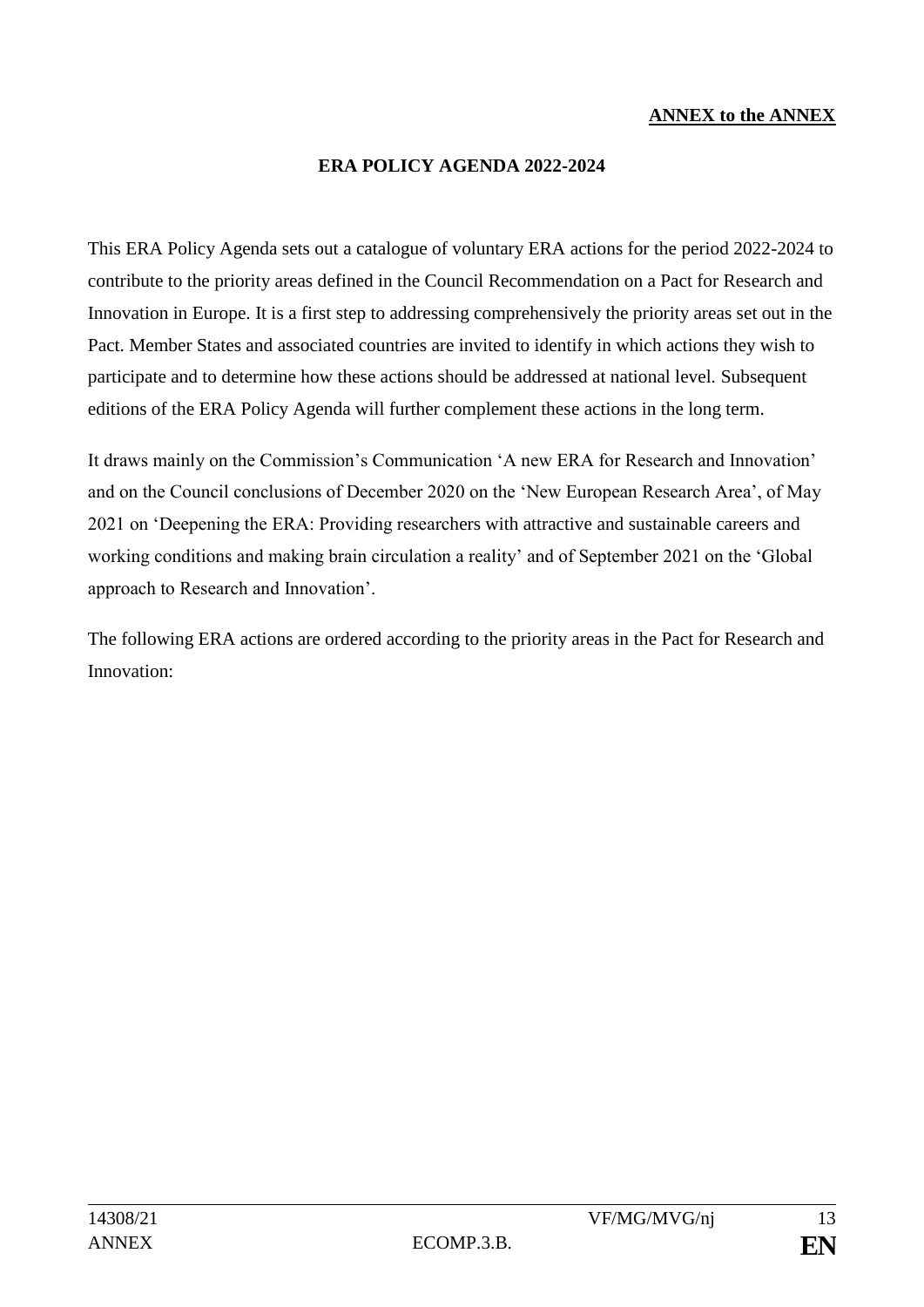| <b>ERA Actions</b>                                                                                                                                         | <b>Outcomes</b>                                                                                                                                                                                                                                                                                                                                                                                                                                                                                                          |  |
|------------------------------------------------------------------------------------------------------------------------------------------------------------|--------------------------------------------------------------------------------------------------------------------------------------------------------------------------------------------------------------------------------------------------------------------------------------------------------------------------------------------------------------------------------------------------------------------------------------------------------------------------------------------------------------------------|--|
|                                                                                                                                                            | Deploy Open Science principles and identify Open Science best practices<br>$\bullet$                                                                                                                                                                                                                                                                                                                                                                                                                                     |  |
| 1. Enable the open sharing of knowledge and the re-use of research outputs,<br>including through the development of the European Open Science Cloud (EOSC) | Deploy the core components and services of EOSC and federate existing data<br>infrastructures in Europe, working towards the interoperability of research<br>data<br>Establish a monitoring mechanism to collect data and benchmark investments,                                                                                                                                                                                                                                                                         |  |
|                                                                                                                                                            | policies, digital research outputs, open science skills and infrastructure<br>capacities related to EOSC                                                                                                                                                                                                                                                                                                                                                                                                                 |  |
| 2. Propose a EU copyright and data legislative and regulatory framework fit for<br>research                                                                | Identify barriers and challenges to access and reuse of publicly funded R&I<br>results and of publications and data for scientific purposes, and identify<br>potential impacts on research, through an analysis of relevant provisions<br>under EU copyright and data legislation and related regulatory frameworks,<br>and of relevant institutional and national initiatives<br>Propose legislative and non-legislative measures to improve the current EU<br>copyright and data legislative and regulatory frameworks |  |
| 3. Advance towards the reform of the Assessment System for research, researchers<br>and institutions to improve their quality, performance and impact      | Analysis of legal and administrative barriers at national and trans-national<br>level for a modern research assessment system<br>Create a coalition of European research funders and research performers who<br>agree on a new approach for research assessment, following wide and<br>inclusive consultations at European and international level<br>Implementation plan of the coalition to roll-out the new approach, including<br>pilots in different domains                                                        |  |

# *Priority Area: Deepening a truly functioning internal market for knowledge*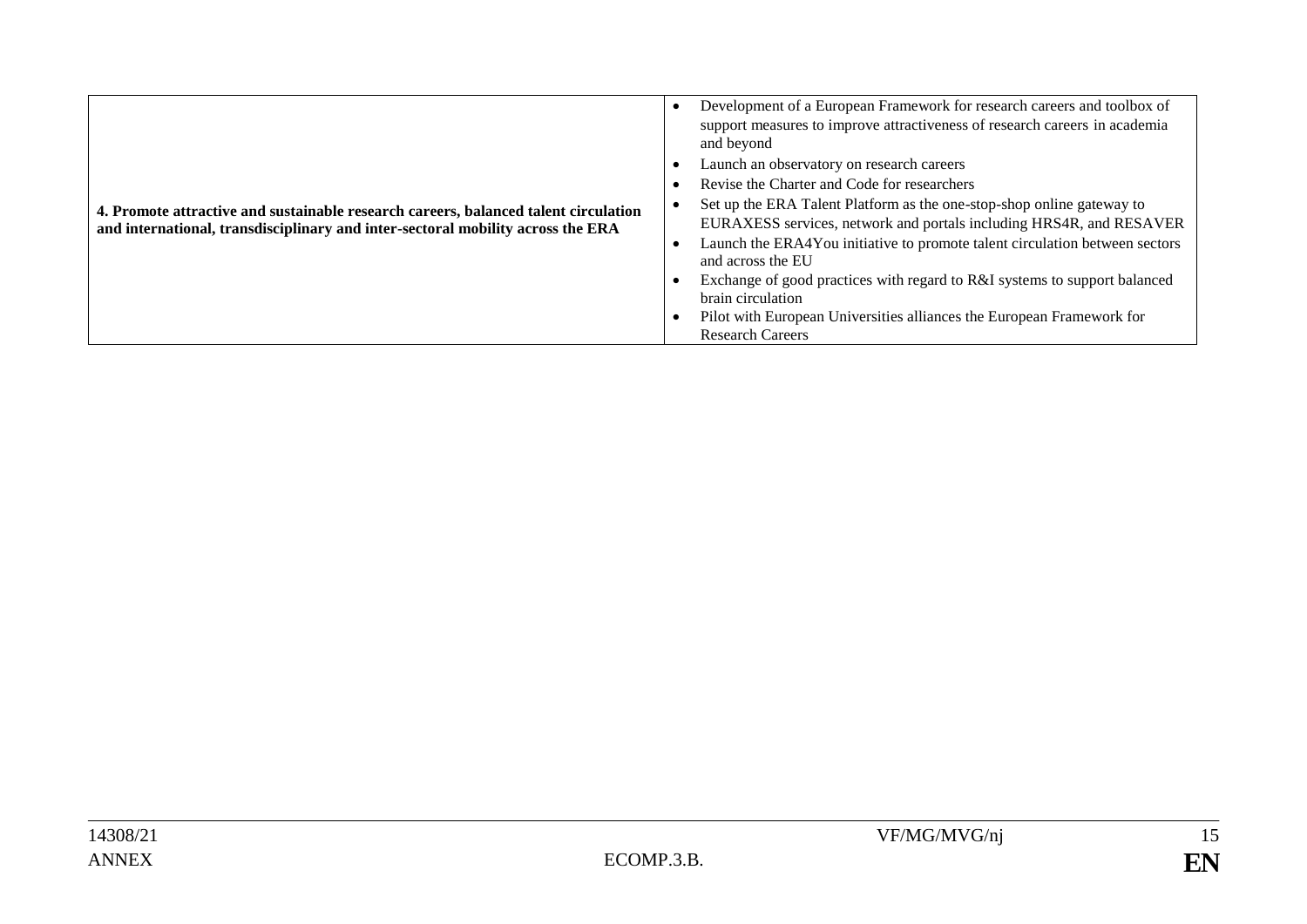| 5. Promote gender equality and foster inclusiveness, taking note of the Ljubljana<br>declaration | Develop a policy coordination mechanism to support all aspects of gender<br>equality through inclusive Gender Equality Plans and policies, and a dedicated<br>EU network on their implementation<br>Strategy to counteract gender-based violence including sexual harassment in<br>the European R&I system and to assure gender equality in working<br>environments through institutional change in any research funding or<br>performing organisation<br>A policy approach to strengthen gender equality, that addresses gender<br>mainstreaming to advance the new ERA<br>Develop principles for the integration and evaluation of the gender<br>perspective in research and innovation content in cooperation with national<br><b>Research Funding Organisations</b> |
|--------------------------------------------------------------------------------------------------|-------------------------------------------------------------------------------------------------------------------------------------------------------------------------------------------------------------------------------------------------------------------------------------------------------------------------------------------------------------------------------------------------------------------------------------------------------------------------------------------------------------------------------------------------------------------------------------------------------------------------------------------------------------------------------------------------------------------------------------------------------------------------|
| 6. Deepening the ERA through protecting academic freedom in Europe                               | Facilitate the development of a policy approach to safeguard the freedom of<br>scientific research in Europe, based on the Bonn declaration on freedom of<br>scientific research<br>Support interested organisations in implementing the recommendations of the<br>guidelines on foreign interference<br>Publication of a first European monitoring report on the freedom of scientific<br>research                                                                                                                                                                                                                                                                                                                                                                     |
| 7. Upgrade EU guidance for a better knowledge valorisation                                       | Develop and endorse Guiding Principles for knowledge valorisation<br>$\bullet$<br>Development of a Code of Practice for smart use of IP together with<br>stakeholders<br>Development of a Code of Practice for researchers on standardisation                                                                                                                                                                                                                                                                                                                                                                                                                                                                                                                           |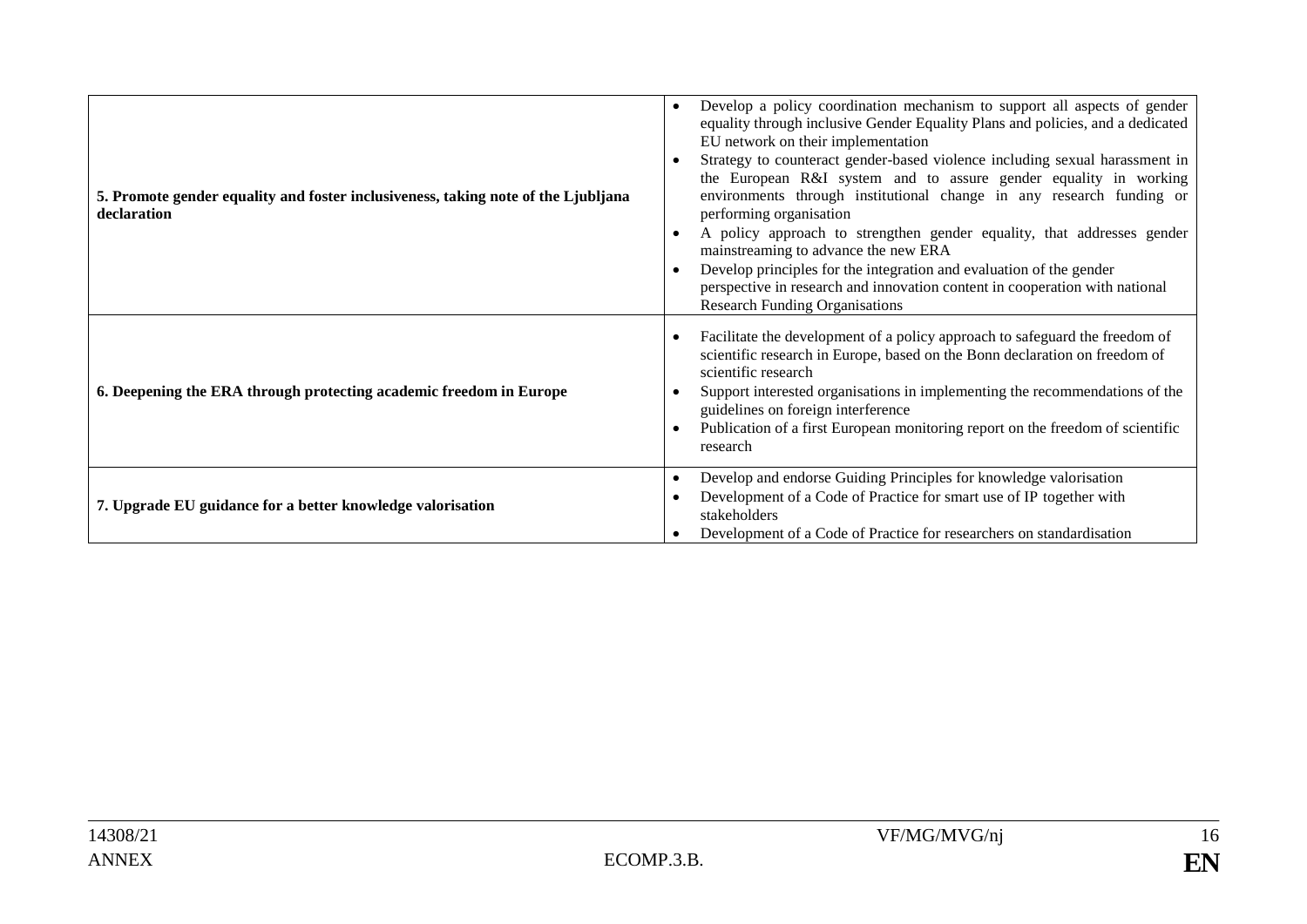| 8. Strengthen sustainability, accessibility and resilience of research infrastructures<br>in the ERA            | Strategic analysis of the European Research Infrastructure landscape<br>Broader and more sustainable access for all countries to European research<br>$\bullet$<br>infrastructures and their services and revision of the European Charter of<br><b>Access to Research Infrastructures</b><br>Update of the ESFRI Roadmap and implementation of the RI performance<br>monitoring framework<br>Report on the ERIC Framework<br>Increased cooperation between research infrastructures, e-infrastructures and<br>stakeholders, including through EOSC                                                                                     |
|-----------------------------------------------------------------------------------------------------------------|-----------------------------------------------------------------------------------------------------------------------------------------------------------------------------------------------------------------------------------------------------------------------------------------------------------------------------------------------------------------------------------------------------------------------------------------------------------------------------------------------------------------------------------------------------------------------------------------------------------------------------------------|
| 9. Promote a positive environment and level playing field for international<br>cooperation based on reciprocity | Further develop values and principles for international cooperation in research<br>٠<br>and innovation as set out in the Council Conclusions on the Global approach<br>to Research and Innovation - Europe's strategy for international cooperation in<br>a changing world to be promoted in multilateral dialogues with partner<br>countries and international fora<br>Launch one pilot initiative on the Team Europe approach for a specific world<br>٠<br>region and/or topic<br>Develop a European Science Diplomacy Agenda<br>$\bullet$<br>Promote a coordinated joint approach for engagement in multilateral<br>٠<br>initiatives |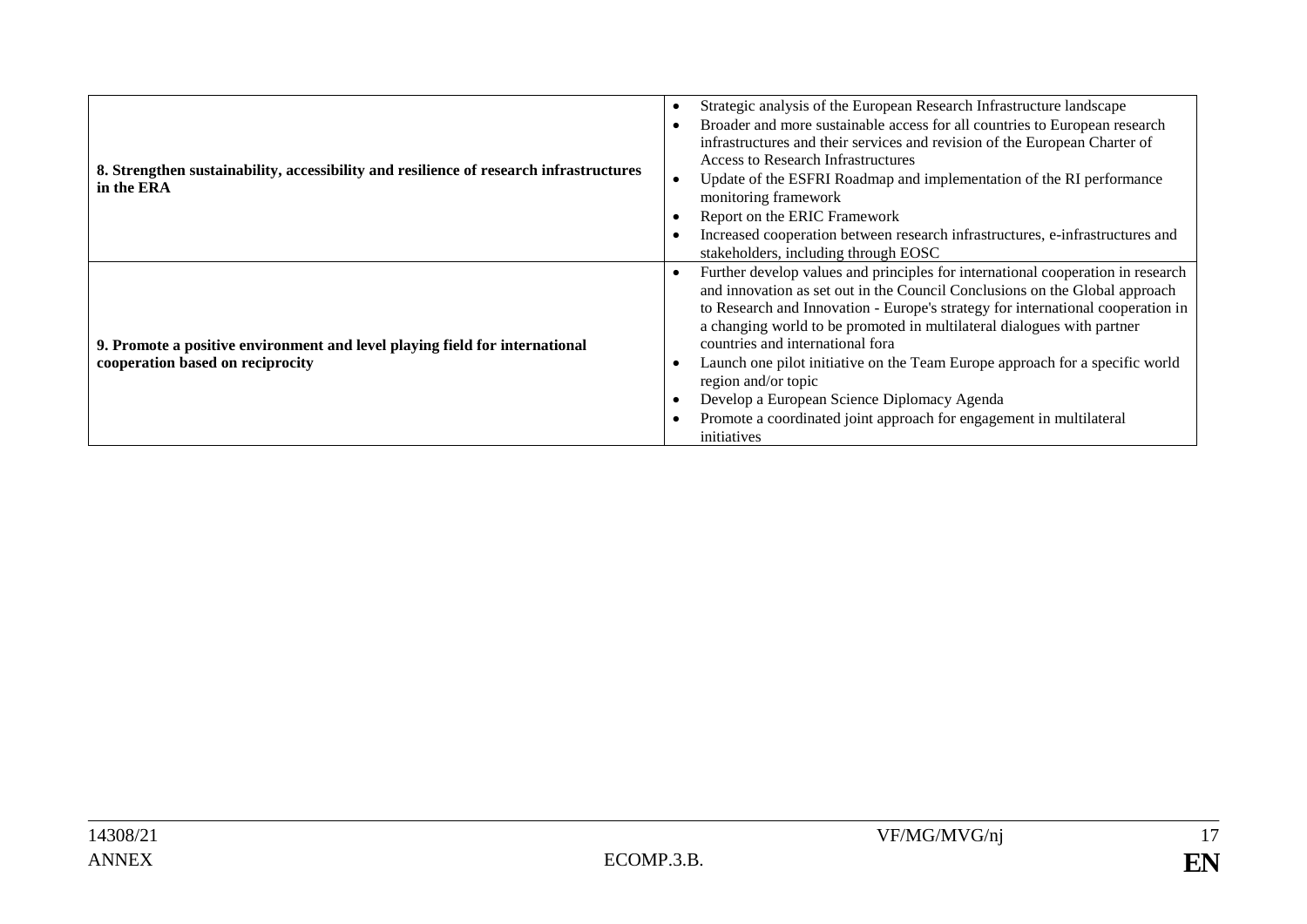### *Priority Area: Taking up together the challenges posed by the twin green and digital transition, and increasing society's participation in the ERA*

| <b>ERA Actions</b>                                                    | <b>Outcomes</b>                                                                                                                                                                                                                                                                                                                                                                                                                                               |
|-----------------------------------------------------------------------|---------------------------------------------------------------------------------------------------------------------------------------------------------------------------------------------------------------------------------------------------------------------------------------------------------------------------------------------------------------------------------------------------------------------------------------------------------------|
| 10. Make EU R&I missions and partnerships key contributors to the ERA | Share information, create awareness and build ownership of EU R&I missions<br>at national level, regional and community level in order to promote citizen<br>engagement<br>Monitor the performance of partnerships and how they contribute to the new<br>ERA and its set of values and principles (on the basis of the work of the<br>Partnership Knowledge Hub)                                                                                              |
| 11. An ERA for green transformation                                   | Policy approach for a cooperation framework on R&I driven safe and<br>sustainable low-carbon energy technologies<br>Development of a green hydrogen R&I ERA pilot action, while ensuring<br>consistency with other related initiatives and without prejudice to the<br>relevance of a broader hydrogen R&I policy approach<br>ERA4FutureWork: a policy approach (at national, regional, local and EU<br>levels) to address R&D funding for the Future of Work |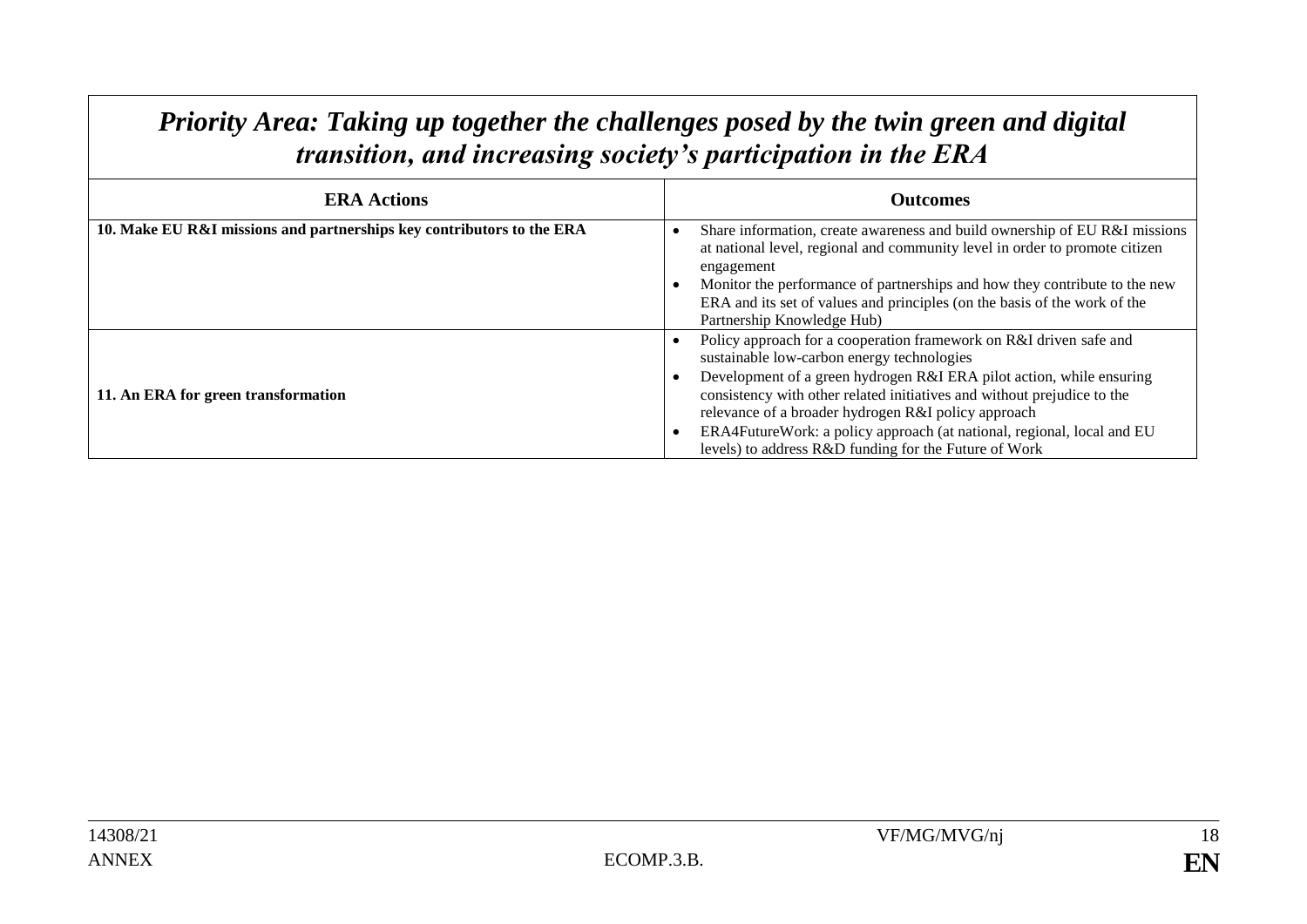| 12. Accelerate the green/digital transition of Europe's key industrial ecosystems                                             | Consultation process on R&I-related needs of industries, including<br>skilling/upskilling needs, digitalisation, R&I driven standardisation, common<br>technology roadmaps, and research and technology infrastructures<br>Develop a robust policy framework to better support fundamental research at<br>national and European levels to generate breakthrough knowledge and<br>innovation<br>Development of a policy approach to link industrial and R&I policies, notably<br>on how to accelerate the industrial take-up of R&I results, and launch pilots in<br>transport and energy industrial ecosystems<br>Development of industrial technology roadmaps on low carbon technologies<br>$\bullet$<br>for energy-intensive industries and on circular industrial technologies<br>Development of a coordination mechanism to provide industry with the<br>technology infrastructures needed to test, validate and upscale innovations<br>Address the social adaptation of the green (and digital) transitions |
|-------------------------------------------------------------------------------------------------------------------------------|-------------------------------------------------------------------------------------------------------------------------------------------------------------------------------------------------------------------------------------------------------------------------------------------------------------------------------------------------------------------------------------------------------------------------------------------------------------------------------------------------------------------------------------------------------------------------------------------------------------------------------------------------------------------------------------------------------------------------------------------------------------------------------------------------------------------------------------------------------------------------------------------------------------------------------------------------------------------------------------------------------------------|
| 13. Empower Higher Education Institutions to develop in line with the ERA, and in<br>synergy with the European Education Area | Support universities in their digital transition, including through initiatives<br>$\bullet$<br>such as Connected Universities;<br>Develop and adopt a policy approach to equip researchers with the skills<br>needed for an interoperable career in academia and beyond<br>Policy approach on future EU level support for the further development of HE<br>institutions, including through a European Excellence Initiative and the<br>consolidation of the European Universities Initiative                                                                                                                                                                                                                                                                                                                                                                                                                                                                                                                     |
| 14. Bring Science closer to Citizens                                                                                          | Scale-up of the Plastic Pirates – Go Europe! initiative<br>$\bullet$<br>Launch the European City for Science, during the European Year for the<br>$\bullet$<br>Youth, and networking different European cities.<br>Feasibility analysis for a federated "EU Science Media Network" to ensure<br>$\bullet$<br>more factual journalistic reporting on science<br>Propose a policy coordination mechanism on public engagement practices,<br>including citizen involvement in scientific processes                                                                                                                                                                                                                                                                                                                                                                                                                                                                                                                   |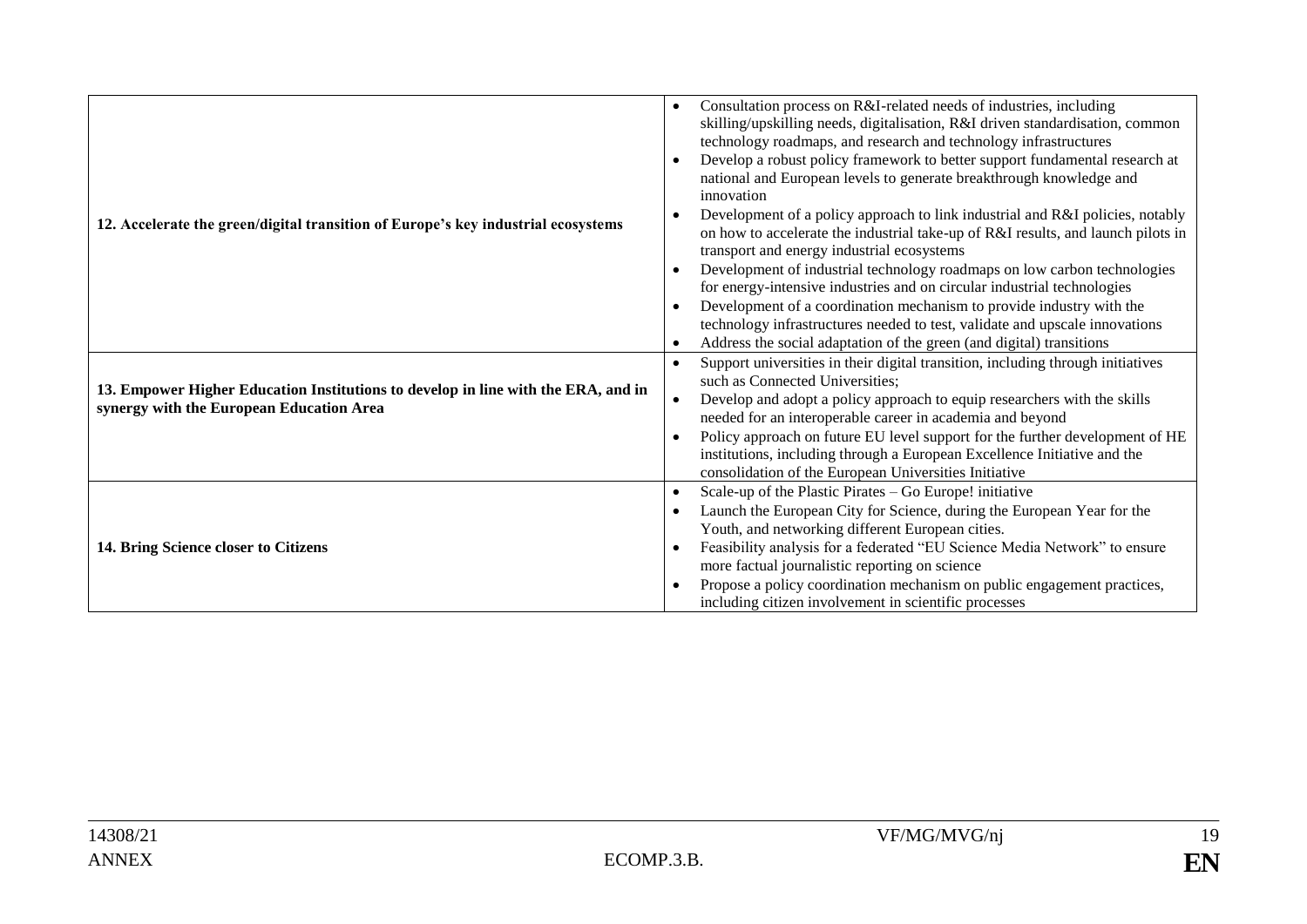| <b>ERA Actions</b>                                                                                               | <b>Outcomes</b>                                                                                                                                                                                                                                                                                                  |
|------------------------------------------------------------------------------------------------------------------|------------------------------------------------------------------------------------------------------------------------------------------------------------------------------------------------------------------------------------------------------------------------------------------------------------------|
| 15. Build-up regional and national R&I ecosystems to improve regional/national<br>excellence and competitiveness | Define and pilot ERA Hubs to enable the emergence of competitive R&I<br>ecosystems across the EU, to fill territorial gaps and to ensure easier flow of<br>talents and investments<br>Consultation process on future bilateral R&I cooperation activities to<br>strengthen and connect R&I excellence in the ERA |
| 16. Improve EU-wide access to excellence                                                                         | Establish a dedicated work stream in the ERA Forum to improve access to<br>excellence<br>Design and implementation of tailor-made support to individual Member<br><b>States</b><br>Policy approach on the potential of COST to improve access to excellence<br>across the EU                                     |
| 17. Enhance the strategic capacity of Europe's public research performing<br>organisations                       | Implementation of a Science management Initiative, with at least 100<br>participating institutions across Europe                                                                                                                                                                                                 |

### *Priority Area: Amplifying access to research and innovation excellence across the Union*